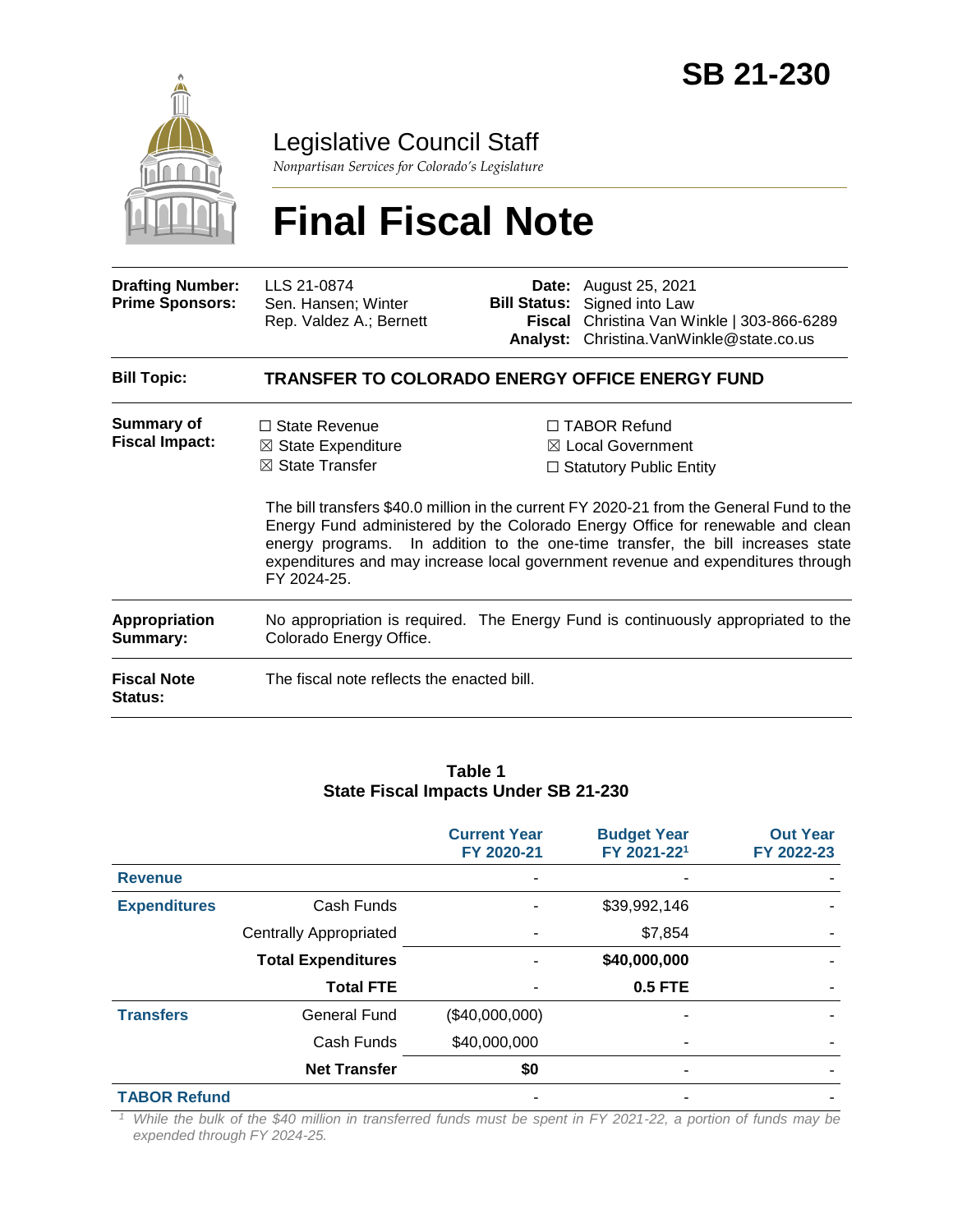Page 2

# Page 2<br>August 25, 2021 **SB 21-230**

## **Summary of Legislation**

This bill makes a one-time transfer of \$40.0 million from the General Fund to the Energy Fund. The Colorado Energy Office is authorized to use the funds to advance energy efficiency and renewable energy throughout the state, and for the purposes of:

- making grants of up to \$30.0 million to the Colorado Clean Energy Fund;
- making grants of up to \$3.0 million to the Colorado New Energy Improvement District;
- expending up to \$2.0 million on the Residential Energy Upgrade Loan Program; and
- expending up to \$5.0 million on the Charge Ahead Colorado Program.

The Colorado Energy Office must expend at least 75 percent of the money prior to July 1, 2022, and at least 85 percent by July 1, 2023. On June 30, 2025, remaining unexpended money will be transferred to the General Fund, and the provision is repealed on July 1, 2025.

The Colorado Energy Office must report on January 15, 2022, and annually until all money has been expended by grant recipients, the amount and purpose of all grants awarded. The report must contain the names of all contractors, vendors, grantees, or recipients of state money, how the money was used, and all overhead and administrative costs associated with the grants. This information must also be incorporated into the office's SMART Act presentations.

### **State Transfers**

The bill transfers \$40.0 million from the General Fund to the Energy Fund in the current FY 2020-21.

#### **State Expenditures**

The bill increases state expenditures by \$40.0 million beginning in FY 2021-22 from the Energy Fund, as listed in Table 2 and discussed below.

|                                     |                   | FY 2021-221  | FY 2022-23 |
|-------------------------------------|-------------------|--------------|------------|
| <b>Colorado Energy Office</b>       |                   |              |            |
| <b>Personal Services</b>            |                   | \$31,537     |            |
| <b>Operating Expenses</b>           |                   | \$2,700      |            |
| <b>Capital Outlay Costs</b>         |                   | \$2,400      | ۰          |
| <b>Grant and Loan Amount</b>        |                   | \$39,955,509 | ۰          |
| <b>Centrally Appropriated Costs</b> |                   | \$7,854      | ۰          |
|                                     | <b>Total Cost</b> | \$40,000,000 |            |
|                                     | <b>Total FTE</b>  | $0.5$ FTE    |            |

#### **Table 2 Expenditures Under SB21-230**

*<sup>1</sup> While the bulk of the \$40 million in transferred funds must be spent in FY 2021-22, a portion of funds may be expended through FY 2024-25.*